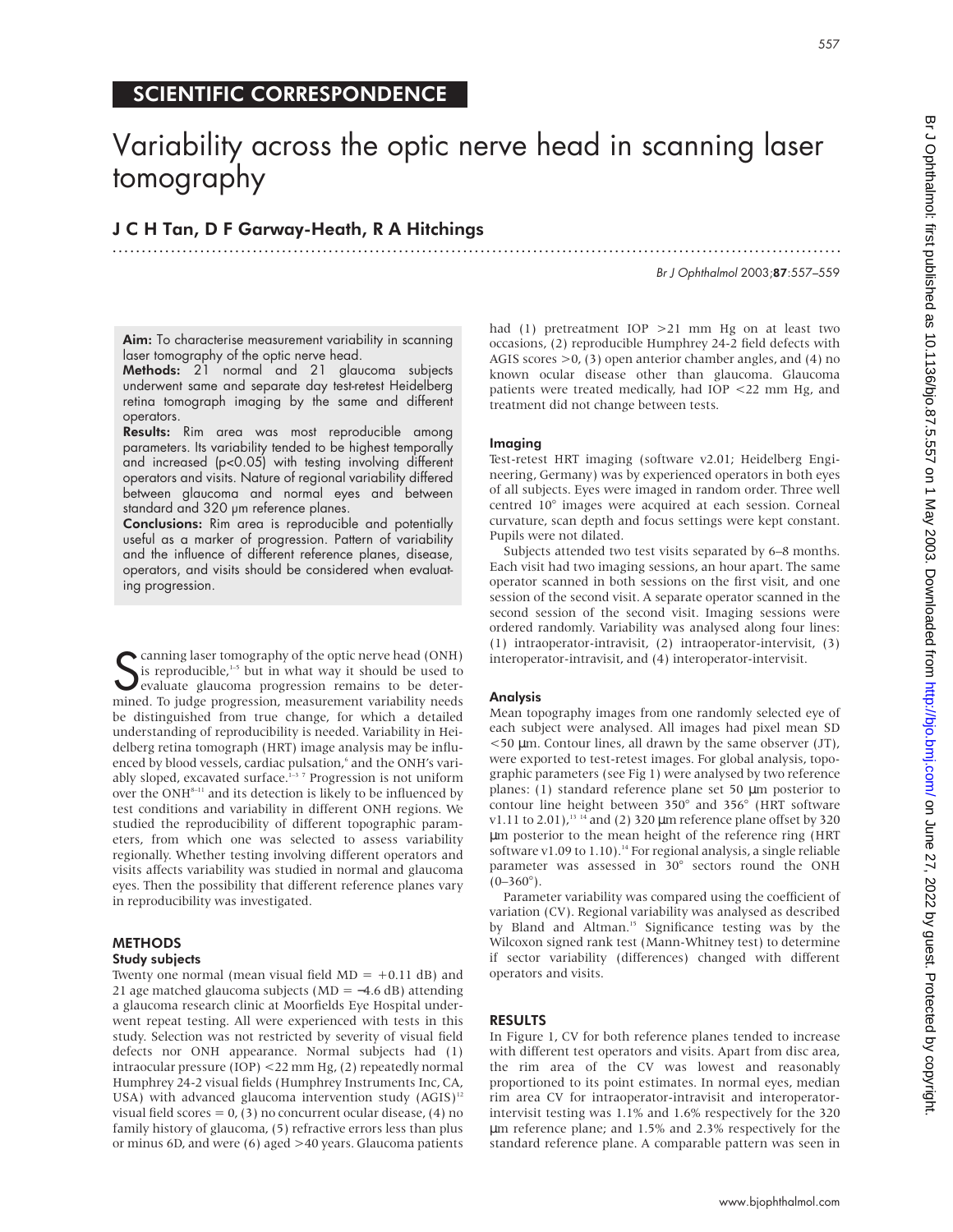

Figure 1 Variability of topographic parameters measured by coefficient of variation (CV). Graphs: top row = normal eyes, standard reference plane (ref plane); middle row = normal eyes, 320 um reference plane; bottom row = glaucoma eyes, standard reference plane. Left column = intraoperator-intravisit testing, right column = interoperator-intervisit testing. Only standard reference plane analysis for glaucoma eyes shown (pattern in 320 µm reference plane data similar). Box plots = median, first, and third quartiles, error bars = 95% percentiles. Bar graphs = corresponding point estimates. X-axis: A = disc area, B = cup area, C = cup-disc area ratio,  $D =$  rim area,  $E =$  cup volume,  $F =$ rim volume, G = mean cup depth, H  $=$  maximum cup depth,  $I = cup$ shape measure, (\*data were not analysed in glaucoma as cup shape values ranged from negative to positive, making it difficult to analyse CV meaningfully. Negative and positive values represent a skew towards low or high values in the height distributions of the cup respectively. Nevertheless, normal eyes gave a reasonable estimation of cup shape variability),  $J =$  retinal thickness,  $K =$  retinal cross sectional area.

glaucoma; 95% percentiles for rim area CV by either reference plane did not exceed 9% in normal and 12% in glaucoma.

In Figure 2, agreement intervals for regional rim area in normal eyes tended to peak temporally (0–90°, 270–360°) irrespective of the reference plane. Variability tended to increase with different operators and visits, especially temporally and with the standard reference plane. A similar increase was seen in glaucoma but its pattern varied between reference planes: standard reference plane variability was highest nasally but 320 µm reference plane variability was highest temporally. Schematic diagrams show that sector variability was significantly less ( $p$ <0.05) in intraoperatorintravisit testing compared with intraoperator-intervisit, interoperator-intravisit, or interoperator-intervisit testing for both reference planes, though their patterns differed.

#### **DISCUSSION**

Our results indicate that different test operators and visits affect reproducibility independently, and that this varies by reference plane and ONH region. Previous studies of parameter variability have not addressed the influence of different operators, visits, or reference planes in mean images.<sup>45</sup> One study that measured global pixel variability reported that different visits did not significantly affect variability, though a trend was seen.<sup>16</sup> We studied discrete regions of rim area and our results agree with Jonescu-Cuypers *et al*, <sup>17</sup> who found that

variability was generally less (median 30%) in same day repeat imaging than imaging separated by 1 day to 1 year.

Some points should be noted. Firstly, cup area CV was higher than for rim area because its point estimates were small relative to variability (SD/mean) rather than cup area being more variable per se. In fact, SD for cup area and rim area were similar (p>0.05). Secondly, cup shape had high variability, suggesting its limited usefulness in longitudinal evaluation (although it has been suggested for diagnosis<sup>7</sup>). It could be that tilting and image decentring between images changes cup shape to cause variability. Thirdly, the possibility that progression occurred between visits in glaucoma cannot be excluded. However, such change manifesting as bias was not seen in global rim area agreement analysis (separate analysis; not shown).

Possible reasons for the observed patterns of variability are, firstly, the ONH is often tilted temporally and inferiorly so that the reference plane is more superficial in the ONH temporally than nasally. Slight shifts may lift the reference plane above the temporal but not nasal rim surface to artefactually reduce rim area temporally. In glaucoma, the ONH could become depressed relative to the surrounding retina, causing the reference plane to lie more superficially in the nerve and measurements to be more variable. Secondly, reference plane shifts should affect the temporal rim-cup more than in steeper nasal regions. Thirdly, the standard reference plane is fixed to a small 6° section of the inferotemporal contour line, where it